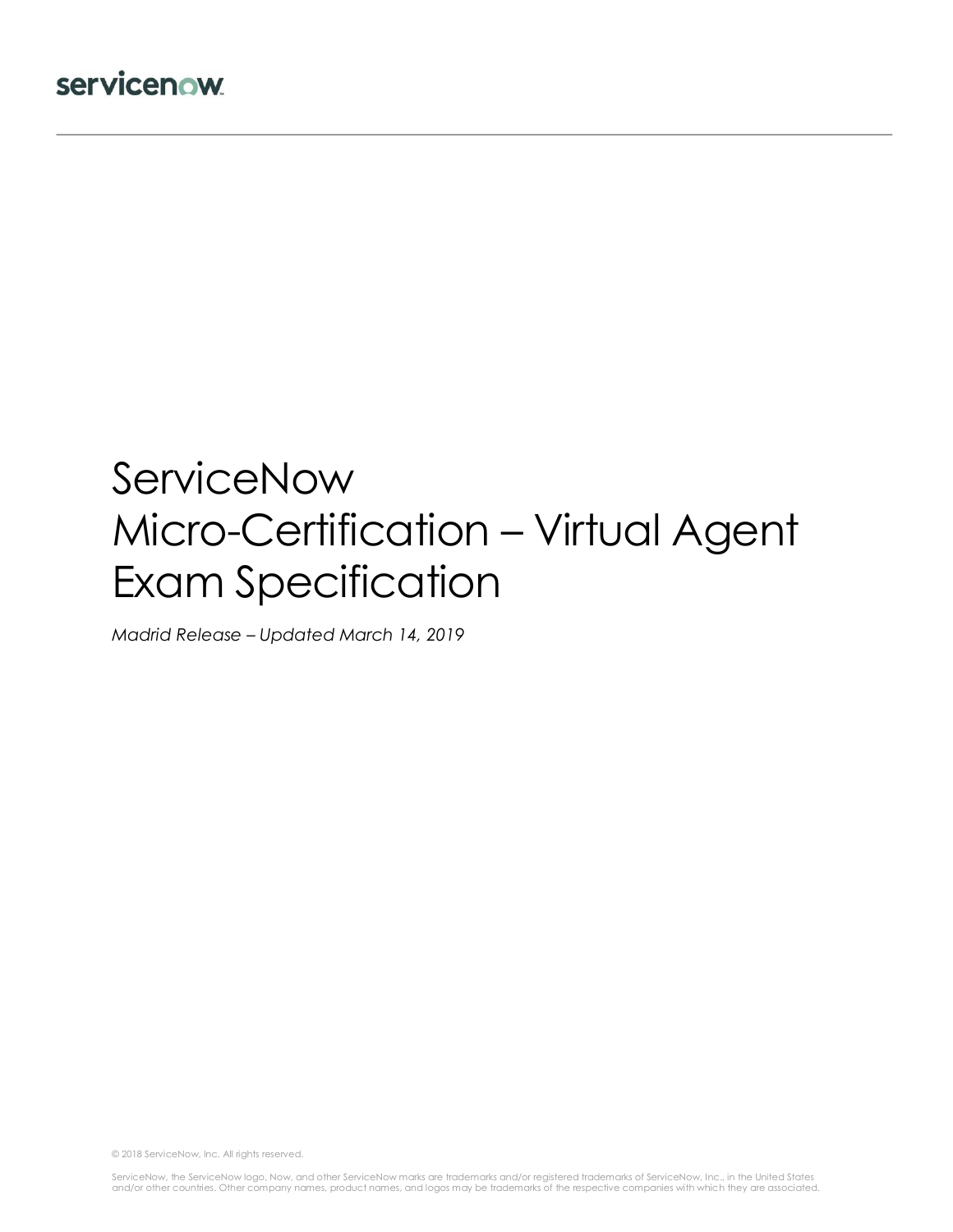#### **Introduction**

The ServiceNow Virtual Agent Micro-Certification Exam Specification defines the purpose, audience, testing options, exam content coverage, test framework, and prerequisites to become Virtual Agent certified.

## **Exam Purpose**

The Virtual Agent Micro-Certification exam certifies that a successful candidate has the skills and essential knowledge to contribute to the configuration, implementation, maintenance, and administration of the Virtual Agent application.

## **Exam Audience**

The Virtual Agent Micro-Certification exam is available to ServiceNow customers, partners, and employees.

#### **Exam Preparation**

Exam questions are based on official ServiceNow training materials, the ServiceNow documentation site, and the ServiceNow developer site. Study materials posted elsewhere online are not official and should not be used to prepare for the examination.

#### **Prerequisite ServiceNow Training Path**

ServiceNow requires the completion of the following prerequisite training course(s) in preparation for the Virtual Agent Micro-Certification exam. Information provided in the following ServiceNow training course(s) contain source material for the exam.

• [Virtual Agent](https://servicenow.sabacloud.com/Saba/Web_spf/NA1PRD0015/common/ledetail/cours000000000022006) self-paced training course - \*Upon completion, the candidate will be issued a voucher code to register for the Virtual Agent Micro-Certification exam.

#### **Additional Resources**

In addition to the above, the candidate may find the following additional resources valuable in preparation for the exam.

- [Product Documentation](https://docs.servicenow.com/bundle/london-servicenow-platform/page/administer/virtual-agent/concept/virtual-agent-overview.html)  Virtual Agent
- K18 Lab [Creating and Deploying Virtual Agents for Awesome Employee](https://developer.servicenow.com/app.do#!/knowledge/LAB1394)  **[Experiences](https://developer.servicenow.com/app.do#!/knowledge/LAB1394)**

#### **Additional Recommended Experience**

• General familiarity with industry terminology, acronyms, and initialisms

© 2018 ServiceNow, Inc. All rights reserved.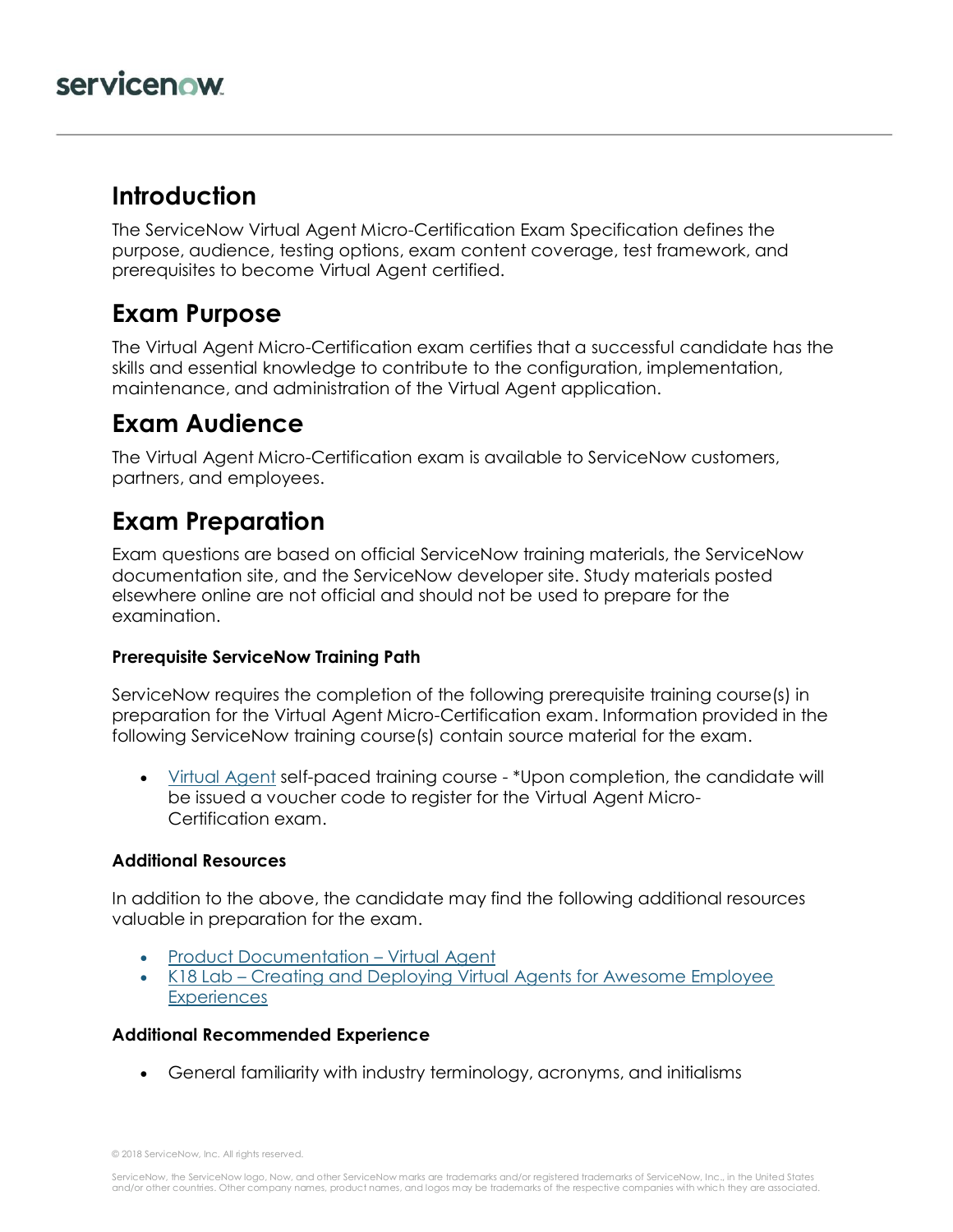# servicenow

• Six months field experience participating in ServiceNow deployment projects or maintaining ServiceNow instances.

#### **Exam Scope**

The following table shows the topics on the exam and their weightings.

| <b>Exam Topics</b>                             | <b>Percent of Exam</b> |
|------------------------------------------------|------------------------|
| Overview of Virtual Agent                      | $10\%$                 |
| Configuring Virtual Agent                      | 20%                    |
| Using Virtual Agent in ServiceNow              | 10%                    |
| Virtual Agent Designer and Creating new Topics | 60%                    |

#### **Exam Registration**

Each candidate must register for the exam via the ServiceNow [Webassessor](http://www.webassessor.com/servicenow) website using a voucher obtained by completing the [Virtual Agent](https://servicenow.sabacloud.com/Saba/Web_spf/NA1PRD0015/common/ledetail/cours000000000022006) training prerequisite. The exam is available directly through the Webassessor site as a non-proctored, 60-minute exam.

#### **Exam Structure**

The exam consists of {15-25} questions. For each question on the examination, there are multiple possible responses. The person taking the exam reviews the response options and selects the *most correct* answer to the question.

#### **Multiple Choice (single answer)**

For each multiple-choice question on the exam, there are four possible responses. The candidate taking the exam reviews the response options and selects the one response most accurately answers the question.

#### **Multiple Select (select all that apply)**

For each multiple-select question on the exam, there are at least four possible responses. The question will state how many responses should be selected. The candidate taking the exam reviews the response options and selects ALL responses that accurately answer the question. Multiple-select questions have two or more correct responses.

<sup>© 2018</sup> ServiceNow, Inc. All rights reserved.